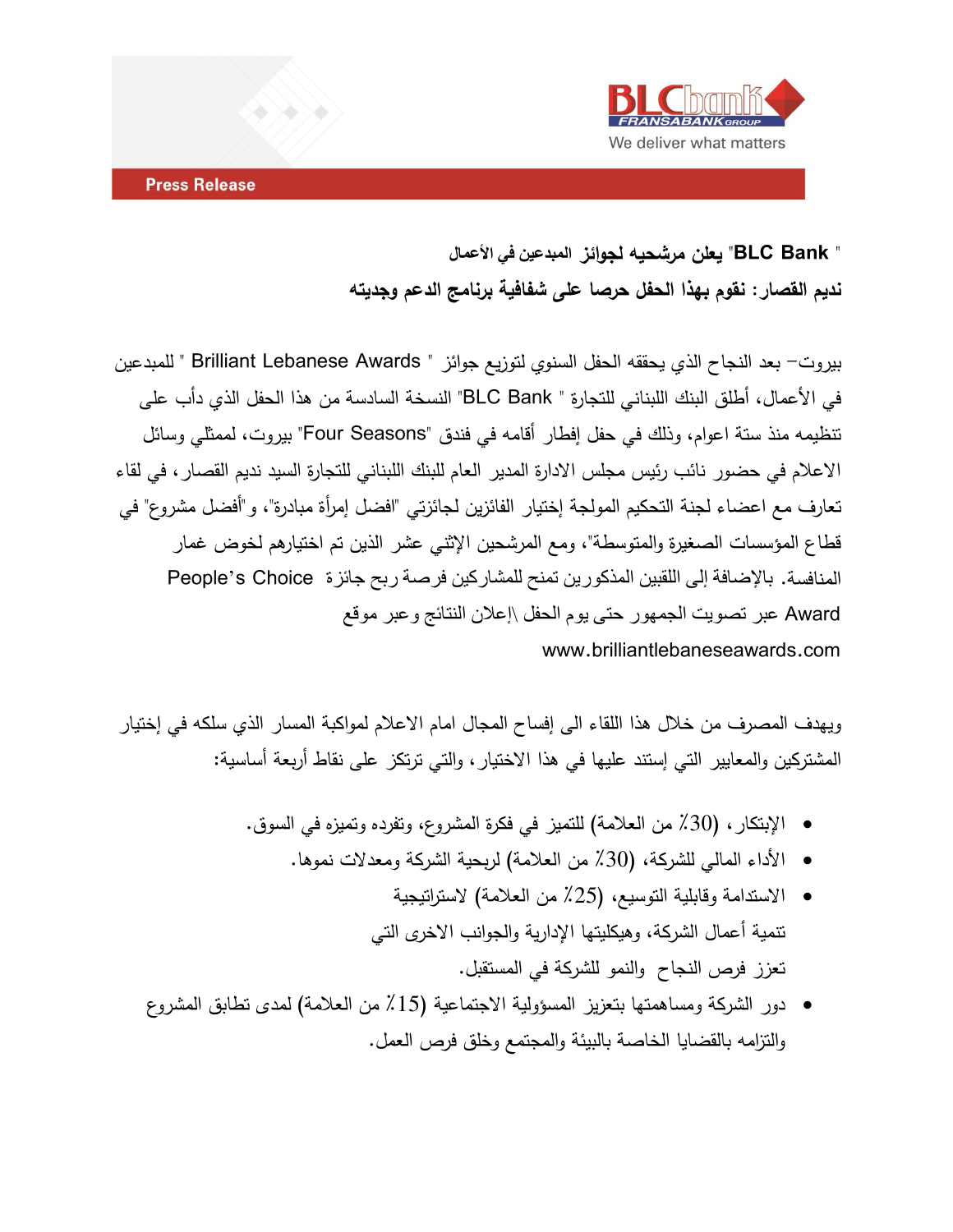

استهل الحفل باالستماع الى شهادات قدمها عدد من الفائزين والمرشحين سابقا، مستعرضين ما حملته لهم مشاركتهم في مسابقة Brilliant Lebanese Awards للمبدعين في الأعمال ، وما أتاحته لهم من فرص للتوسع والنجاح وتطوير االعمال.

ثم ألقى السيد القصار كلمة رحب فيها بممثلي وسائل االعالم، وبالمرشحين وبأعضاء لجنة التحكيم .واكد إلتزام " BLC Bank" بعقد هذا اللقاء على مسافة أسابيع قليلة من موعد حفل توزيع الجوائز السنوي الذي ينظمه المصرف في السابع من كانون الاول المقبل، حرصا منه على الشفافية في التعاطي مع الاعلام والرأي العام، بغية إطلاعه على كل المراحل التي يمر بها مسار البرنامج، بدءا من المحطة الاولى المتمثلة بتقديم المرشحين من مختلف المجاالت والقطاعات طلباتهم الى البنك، مرورا بمرحلة التقييم وصوال الى حصر التنافس ب٢١ مرشح ومن ثم المقابالت فالتصفيات.

و لفت القصار الى ان هذا المسار الذي يستغرق عاما كامال تقريبا، يعكس الجدية التي يوليها مصرفنا لهذا البرنامج، ولمردوده على المؤسسات المشاركة وعلى المصرف نظرا الى المساهمة التي يقدمها والجهود التي يبذلها من اجل دعم المرأة في النشاط االقتصادي، ودعم المؤسسات الصغيرة والمتوسطة التي تشكل العمود الفقري لالقتصاد اللبناني.

ثم تم تقديم المرشحين الى الاعلام. وضمت لائحة المرشحين لجوائز الابداع لسنة 2017، عن جائزة افضل مشروع كل من:

- )Frem Automotive SARL ( افرام دافيد -
- محمد واطفا ( المدرسة الدولية للإبداع International School of Creativity)
	- جورج العيلي ( Spectronite SAL)
	- بريسيللا إيلورا شاروق ( Myki SAL)
	- )L'Art-Qui-Tecte SAL ( بيضون علي محمد
		- )Game Cooks SAL ( نادر لبنان -

وضمت الئحة المرشحات عن جائزة افضل إمرأة مبادرة كل من: - نيفين بشير ) Appelite)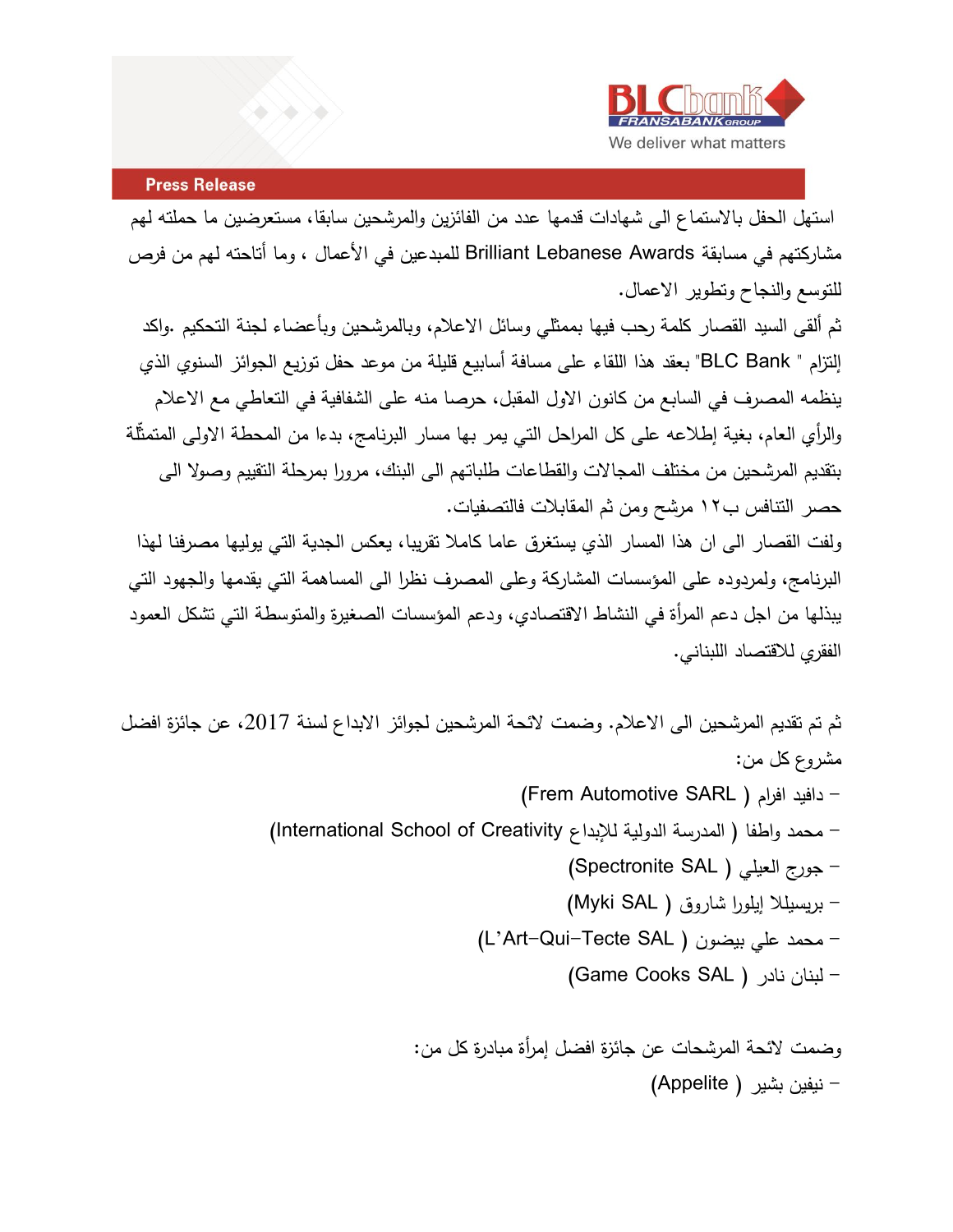

- سابين مظلوم ( Sabine Mazloum)
	- )Nada G SARL ( غزال ندى -
- )Aura Headpieces Est ( شماس كارول
	- )Dent De Lait SARL ( جوجو لميس -
- )Les Ateliers de Rififi ( مخباط كلودين -

تجدر الاشارة الى ان لجنة التحكيم تضم الى جانب بو حبيب، نائبة المدير العام ل" كفالات" يولا سري الدين، مديرة معهد المؤسسات العائلية والمبادرة الفردية بالجامعة اللبنانية األميركية الدكتور جوزيان فهد سريح، مدير عام Endeavor السيدة كريستينا شحاده، رئيس مجلس ادارة مؤسسة "بيريتك" مارون شماس، المدير االقليمي لمؤسسة التمويل الدولية سعد صبرا، رئيس تجمع رجال االعمال في العالم الدكتور فؤاد زمكحل، مدير وحدة التمويل في مصرف لبنان وائل حمدان، مدير قطاع المصارف في مصرف لبنان نجيب شقير، مؤسسة شركة "Netways "رلى موسى، رئيسة شركة الجزائري للنقل منى بو عزة بوارشي ، رئيسة "LLWB "الرابطة اللبنانية لسيدات األعمال اسمهان الزين، و المدير العام المساعد لمصرف " BLC "تانيا مسلم.

- إنتهى-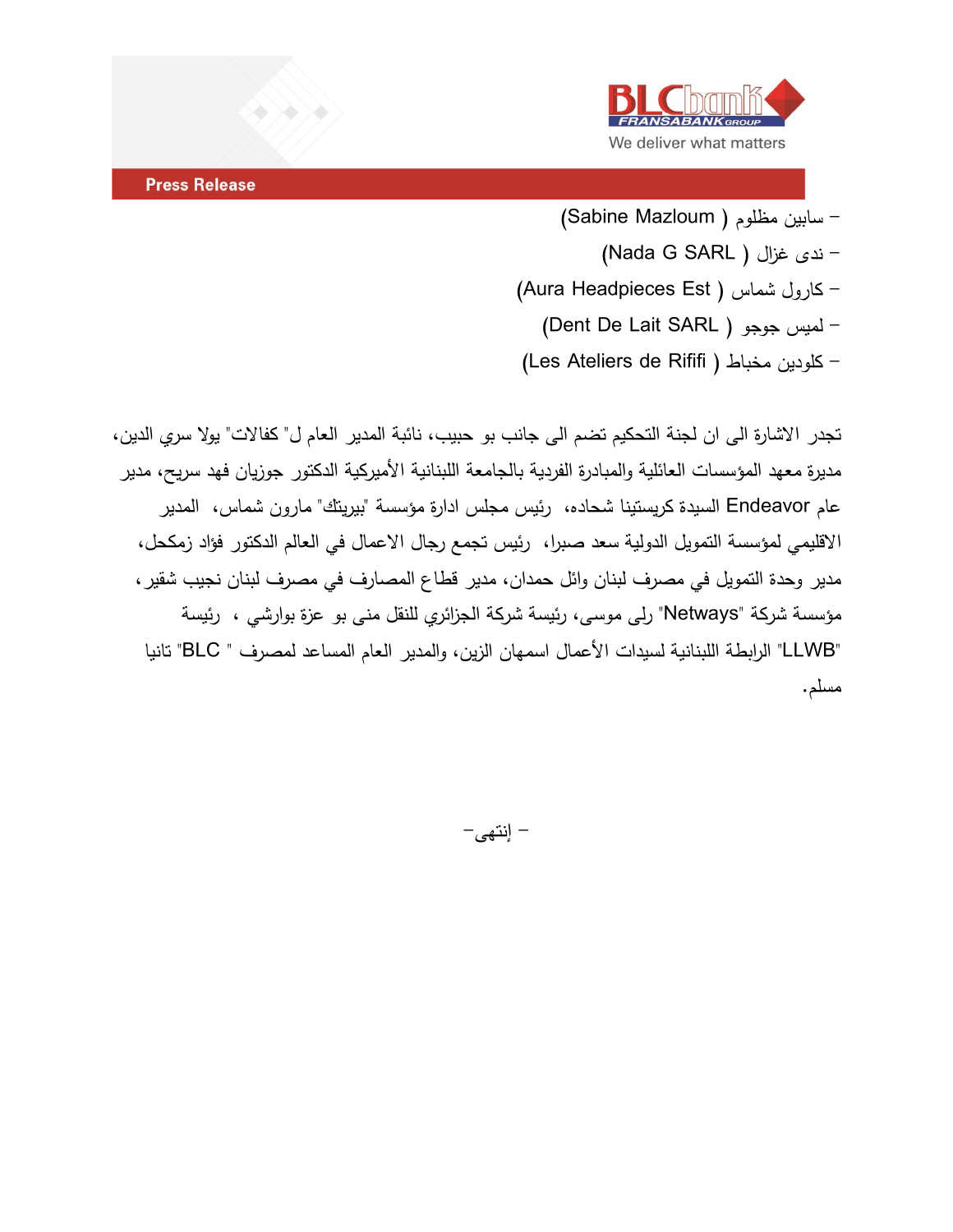

### **BLC Bank unveils the finalists of the Brilliant Lebanese Awards Nadim Kassar: We organize this event in order to uphold the transparency and seriousness of our support program**

BEIRUT - Following the success of previous editions of the Brilliant Lebanese Awards, BLC Bank launched the sixth edition of its Awards aiming to honor Lebanese business owners and entrepreneurs. This year's edition was kick-started during a breakfast which took place at the Four Seasons Hotel in Beirut and gathered media representatives in the presence of the Deputy Chairman and General Manager of BLC Bank, Mr. Nadim Kassar. It was also attended by the twelve finalists who have been selected to compete in the "Business of the Year" and "Woman Entrepreneur of the Year" categories. In addition to the two sought after titles, the Brilliant Lebanese Awards finalists get to partake in the People's Choice Award: the winner of this category is designated by the public who has until the live ceremony to vote for their favorite candidate on www.brilliantlebaneseawards.com

Through this event, the Bank aims to introduce the media to the selection process and four key criteria, which are:

- Creativity (30% ): project idea and uniqueness that enables the brand to distinguish itself on the market;
- Financial performance (30%): the profitability, financial health and growth rates of the company;
- Sustainability & Scalability (25%): development strategy of the business, administrative structure and other aspects that stimulate future opportunities and growth of the company and,
- Corporate Social responsibility (15%): the extent to which the project complies with and is committed to environmental and community issues as well as job creation.

The event started with some of the awards' previous winners and finalists sharing with the audience the impact the Brilliant Lebanese Awards had on their business, from exposure to new opportunities and expansion.

Mr. Kassar then delivered a speech in which he welcomed representatives of the media, candidates and members of the jury. "This gathering is organized a few weeks prior to the annual Awards ceremony which will be held on December 7 in order to introduce the media and public to the overall process. It all starts with candidates from different fields and sectors submitting their applications to the Bank. Each file then undergoes a thorough evaluation based on the 4 criteria aiming to narrow down the competition to 12 finalists who move on to the interview phase with the jury".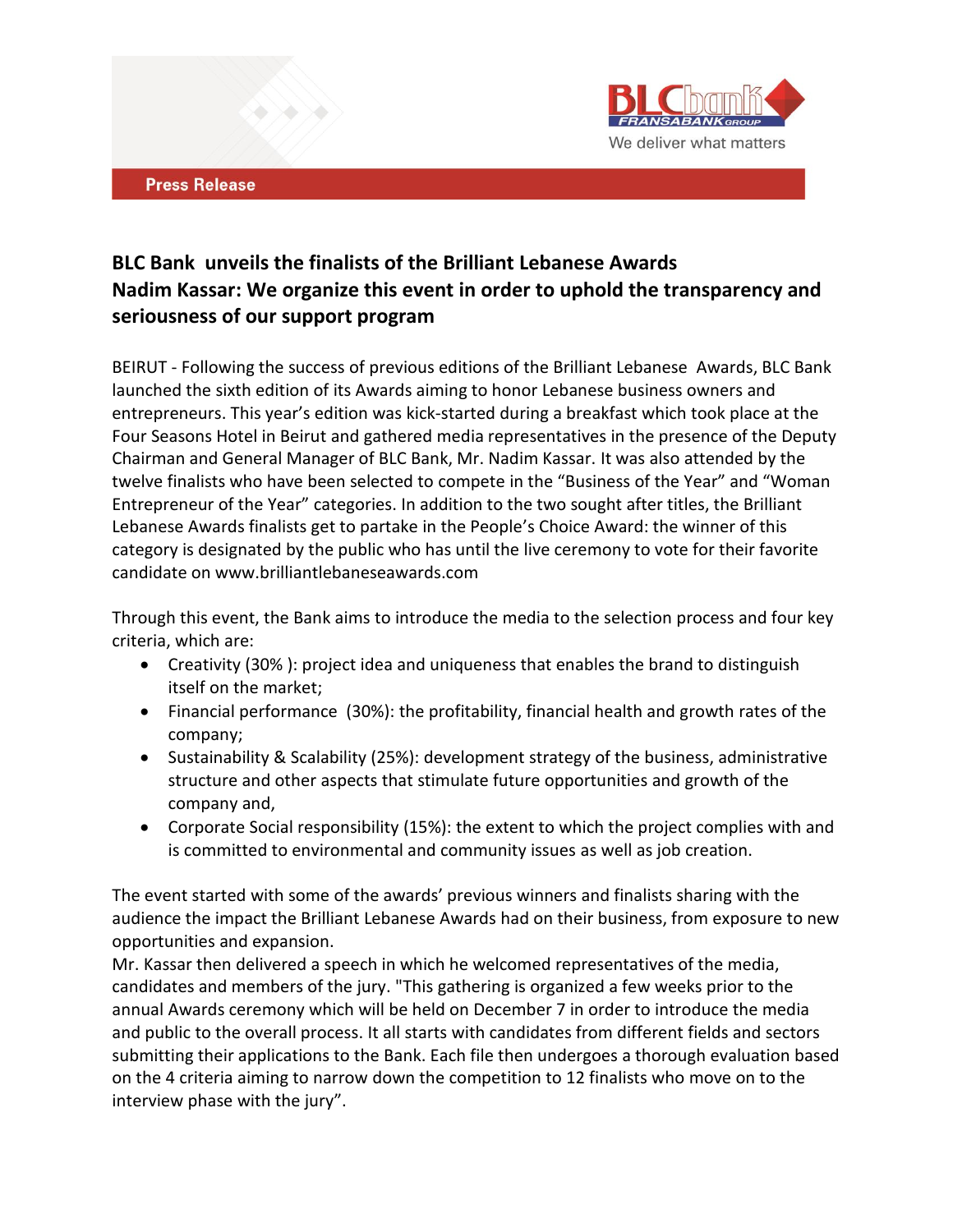

Kassar pointed out that this process, which takes almost a year, reflects the seriousness of this program and the ways in which it benefits participants and reflects the Bank's contribution and efforts to promote women's economic empowerment and to support the small and medium enterprises that constitute the backbone of the Lebanese economy.

The 2017 candidates were presented to the media.

The list of finalists competing in the "Business of the Year" category are:

- David Frem (Frem Automotive SARL)
- Mohamed Watfa (International School of Creativity)
- George Al-Ayli (Spectronite SAL)
- Priscilla Elora Sharuk (Myki SAL)
- Mohammed Ali Beydoun (L'Art-Qui-Tecte SAL)
- Lebnan Nader (Game Cooks SAL)

The list of finalists selected to compete in the "Woman Entrepreneur of the Year" category are:

- Nivine Bashir (Appelite)
- Sabine Mazloum (Sabine Mazloum)
- Nada Ghazal (Nada G SARL)
- Carolina Chammas (Aura Headpieces Est)
- Lamice Joujou (Dent de Lait SARL)
- Claudine Mohbat (Les Ateliers De Rififi)

It is worth noting that the jury gathers, alongside Chairman General Manager of Kafalat Dr. Khater Bou Habib, Deputy General Manager of Kafalat Yola Sarieddine, Director of the Institute of Family Institutions and Individual Initiative of the Lebanese American University Dr. Joziane Fahed Sreih, Managing Director of Endeavor Lebanon Christina Shehade, Berytech's Chairman and CEO Maroun Shammas, IFC Regional Director Saad Sabra, President of the Association of Lebanese Business People in the World (RDCL World) Dr. Fouad Zmokhol, Executive Director Head of Financing Unit at Banque du Liban Wael Hamdan, Executive Director Head of Banking Department at Banque du Liban Najib Choucair, Netways' Roula Moussa, Head of the Gezairi Group Mona Bou Azza Bawarchi, President of The Lebanese League for Women in Business (LLWB) Asmahan Zein, and Assistant General Manager of BLC Bank Tania Moussallem.

-END-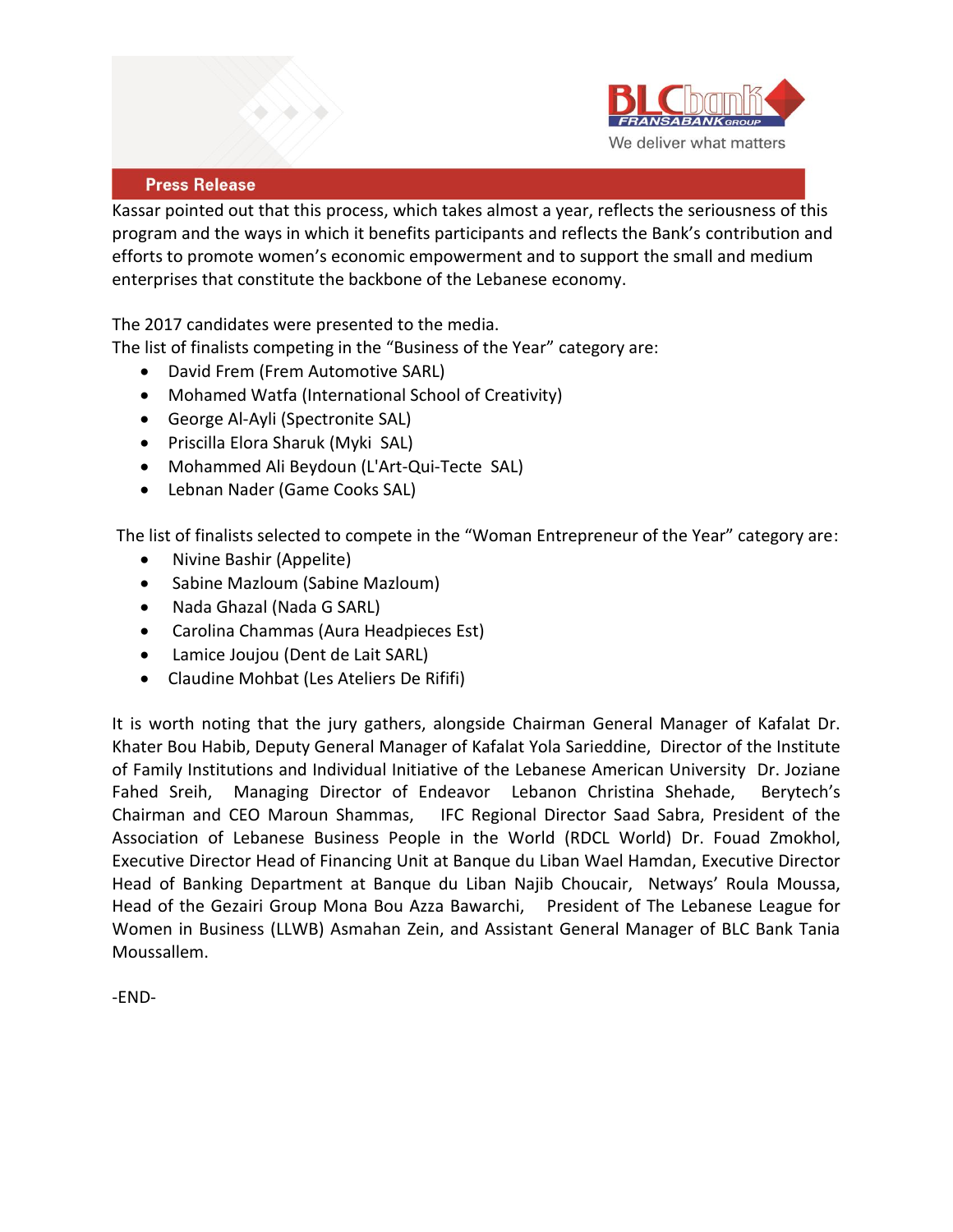

## **BLC Bank dévoile les finalistes des Brilliant Lebanese Awards 2017 Nadim Kassar: Nous organisons cet évènement dans le but de garantir la transparence et l'assise de notre programme de soutien**

Beyrouth – BLC Bank a lancé la sixième édition des Brilliant Lebanese Awards, dédiés aux entrepreneurs Libanais, lors d'un petit-déjeuner qui s'est tenu à l'hôtel Four Seasons à Beyrouth. L'évènement a réuni les représentants de la presse et s'est fait en présence du Vice-Président et Directeur Général de BLC Bank M. Nadim Kassar. Les douze finalistes qui tenteront de décrocher les titres d' « Entreprise de l'année » et de « Femme entrepreneur de l'année » étaient également de la partie. Outre les deux titres convoités, la participation aux Brilliant Lebanese Awards permet aux candidats de gagner le Prix du Choix du Public (People's Choice Award) dont le vainqueur est plébiscité par les internautes via un vote fait jusqu'au jour de la cérémonie sur le site [www.brilliantlebaneseawards.com.](http://www.brilliantlebaneseawards.com/)

A travers cette conférence de presse, la banque tient à présenter aux médias le processus et les quatre critères qui entrent en jeu lors de la sélection des finalistes:

- La créativité (30%): l'idée du projet et sa différenciation sur le marché.
- La performance financière (30%): la rentabilité, la solidité financière et les taux de croissance de l'entreprise.
- La durabilité et la pérénité de l'entreprise (25%): la stratégie de développement, la structure de gouvernance et autres aspects indiquant ses chances de succès à long terme et sa croissance future.
- La responsabilité sociale (15%): l'engagement envers la préservation de l'environnement, la contribution faite à la société et la création d'emplois.

L'évènement a débuté par les témoignages de quelques-uns des précédents vainqueurs et candidats qui ont partagé l'impact qu'ont eu les Brilliant Lebanese Awards sur leur parcours. M. Kassar a ensuite tenu à remercier les représentants des différents médias ainsi que les finalistes et les membres du jury. « Cet évènement est organisé en amont de la cérémonie qui se tiendra le 7 décembre afin d'informer la presse et le grand public du processus de sélection ». M. Kassar a ensuite souligné que la préparation de la cérémonie, qui dure environ un an, reflète le sérieux du programme et l'ampleur de son impact sur les participants ainsi que les efforts fournis par la banque afin de promouvoir l'autonomisation économique des femmes et le soutien aux petites et moyennes entreprises qui constituent le pilier de l'économie libanaise.

Les finalistes ont ensuite été présentés à la presse. Les candidats s'affrontant pour le titre d' »Entreprise de l'année » sont :

- David Frem (Frem Automotive SARL)
- Mohamed Watfa (International School of Creativity)